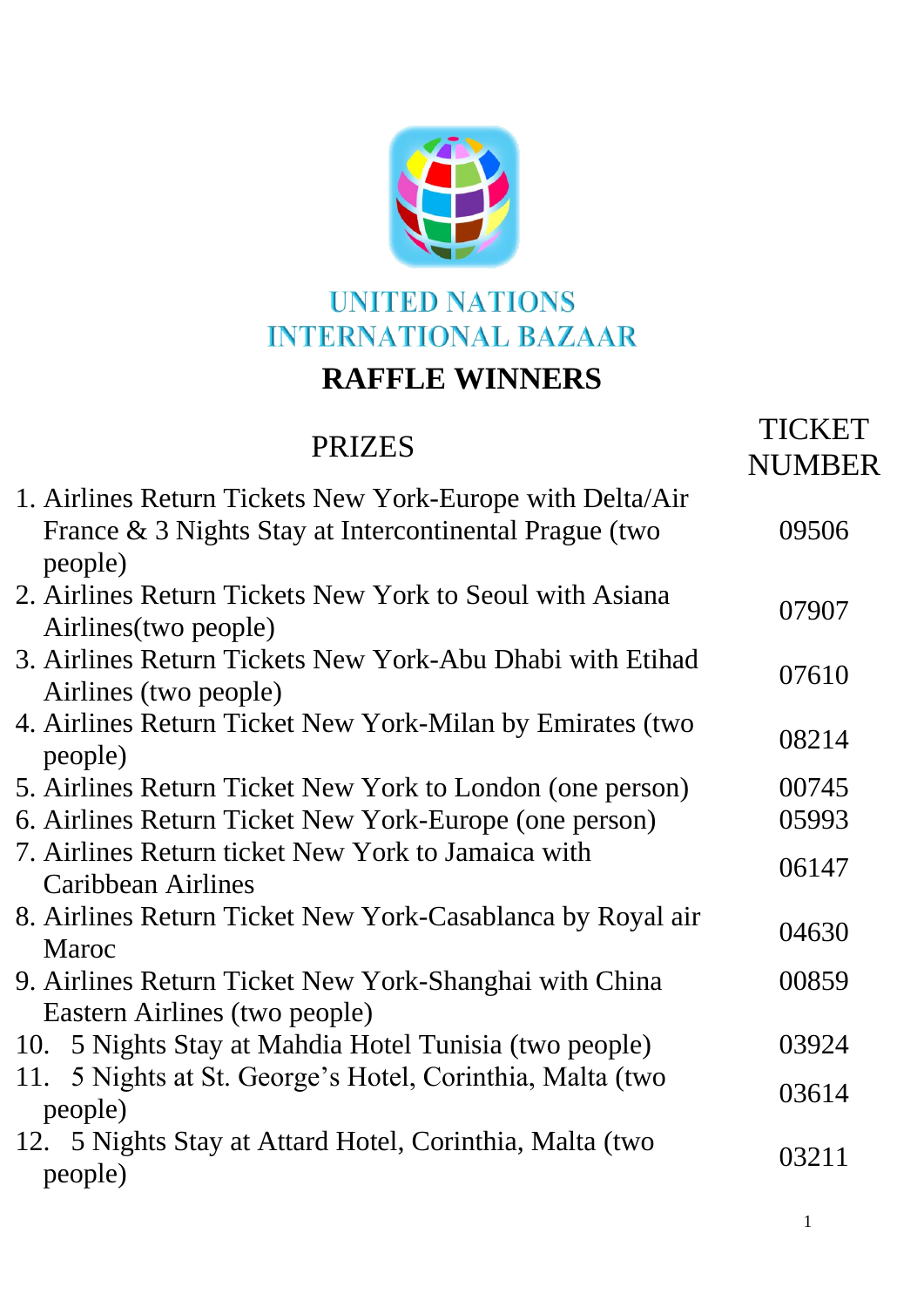| 13. | A Weekend at Blackberry Inn, Connecticut (two people)      | 07905 |
|-----|------------------------------------------------------------|-------|
| 14. | <b>Restaurant Voucher</b>                                  | 01141 |
| 15. | <b>Restaurant Voucher</b>                                  | 06298 |
|     | 16. Lunch at Sabarsky Cafe at Neue Gallery followed by     |       |
|     | guided Tour (four people)                                  | 01919 |
| 17. | Dinner at Edi and the Wolf (two people)                    | 02479 |
| 18. | Voucher at Café Katya (two people)                         | 00111 |
| 19. | Dinner at Mylos Greek Restaurant (two people)              | 00056 |
| 20. | Dinner at Limani Greek Restaurant (two people)             | 09693 |
| 21. | Dinner at Avra Greek Restaurant (two people)               | 02815 |
| 22. | Dinner at Yefsi Greek Restaurant (two people)              | 00244 |
| 23. | Spa at Mandarin Oriental (1 hour 50 minutes)               | 09217 |
| 24. | Complimentary afternoon tea at King Cole Bar and           |       |
|     | Salon (St. Regis)                                          | 03644 |
|     | 25. Gift Spa Certificate at Waldorf Astoria (two vouchers) | 02379 |
| 26. | Dinner at Bull and Bear at Waldorf Astoria (two people)    | 01497 |
| 27. | Appointment and wardrobe on consultation with one          |       |
|     | specialized style consultants, Becca Levi at the Fifth     |       |
|     | Avenue Club at Saks Fifth Avenue in New York, with         | 09472 |
|     | complimentary lunch for two in Café SFA as well as a       |       |
|     | cosmetic evaluation and make up application                |       |
|     | 28. Complimentary Tickets and Drinks to National Arts      |       |
|     | Club for June 26th, 2015 (Performance of Adrienne Haan)    | 09149 |
|     | (two tickets)                                              |       |
|     | 29. Petite Le Magnifique Facial Treatment at Kim Laudati   |       |
|     | Skin Care (one person)                                     | 00743 |
|     | 30. Voucher Amber Steak House, 119 Nassau Ave.             |       |
|     | Brooklyn, NY 11222                                         | 07880 |
|     | 31. Lunch/Dinner for two in Casa Lever (one voucher)       | 06600 |
| 32. | Dinner at Spanish restaurant Alcala (two people)           | 02335 |
|     | 33. Lord & Taylor Gift Certificate                         |       |
|     |                                                            | 04764 |
| 34. | Opera "Die Fledermaus" for 12/28 (two tickets)             | 03094 |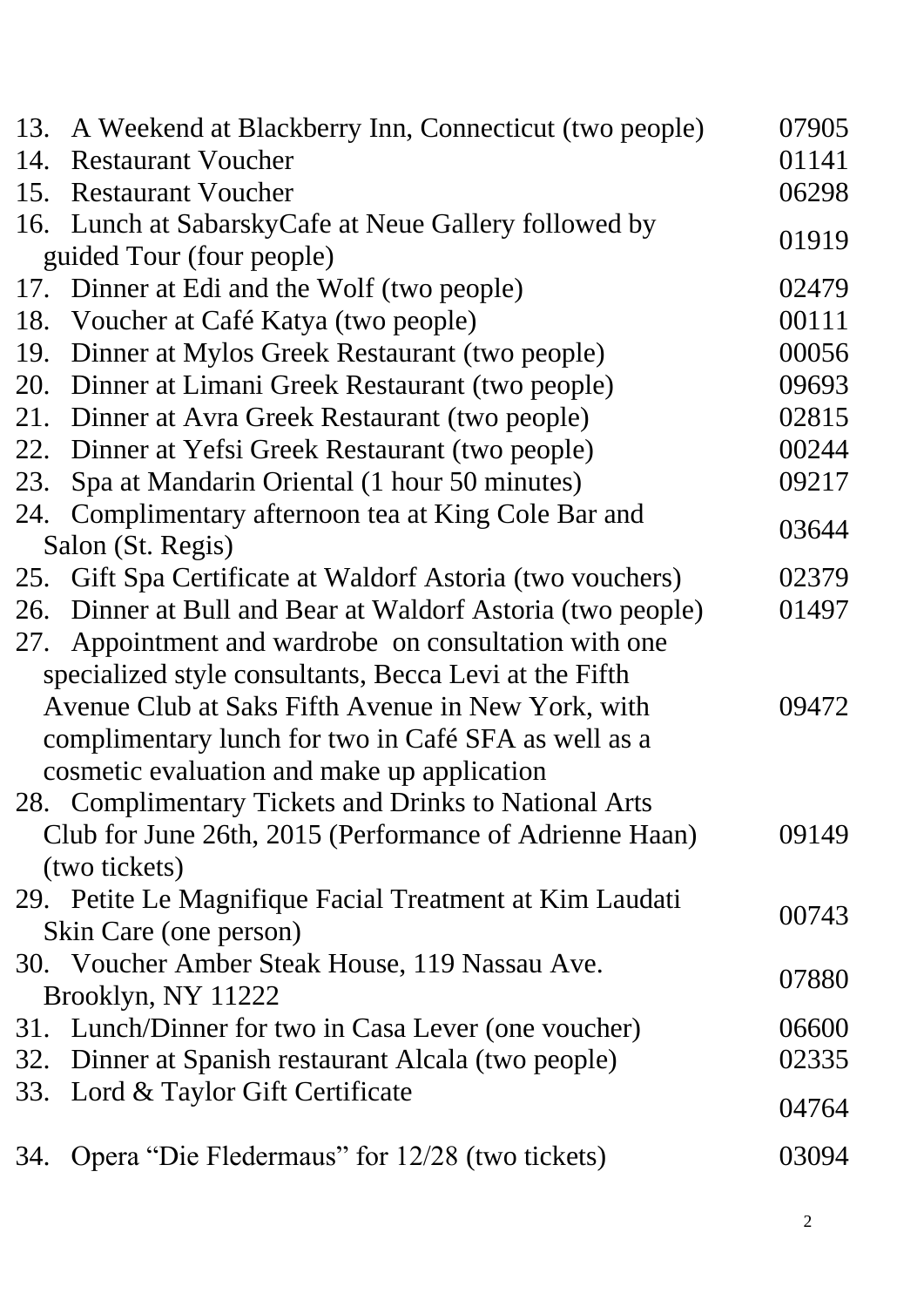|       | 35. 4 NYC FC VS New York Red Bulls in Yankee Stadium<br>for June 28 seat in a box (two vouchers) | 02467          |
|-------|--------------------------------------------------------------------------------------------------|----------------|
|       | 36. 4 NYC FC VS New York Red Bulls in Yankee Stadium                                             |                |
|       | for June 28 seat in a box (two vouchers)                                                         | 05879          |
|       | 37. American Express gift voucher                                                                | 00237          |
| 38.   | Voucher for Lebanese restaurant (ilili)                                                          | 05757          |
|       | 39. Voucher for Lebanese restaurant (Al Bustan) (party of                                        |                |
| four) |                                                                                                  | 00832          |
|       | 40. Voucher for Lebanese restaurant (Naya) (party of four)                                       | 06923          |
|       | 41. Voucher for men's wear (Ernest Alexander) and a                                              |                |
|       | stationary set-a pen and a note pad                                                              | 04140          |
|       | 42. Gift Basket of Canadian Goodies                                                              | 03480          |
| 43.   | Gift Basket (wine & cookies)                                                                     | 08537          |
|       | 44. Gift basket (wine & cookies)                                                                 | 00595          |
|       | 45. Gift basket (restaurant gift voucher & cookies)                                              | 07282          |
|       | 46. Gift basket of Indonesian Goodies including Dining                                           | 03920          |
|       | Voucher at Kopi2 NYC                                                                             |                |
|       | 47. Gift Basket of Indonesian Goodies including Dining                                           | 09061          |
|       | Voucher at Kopi2 NYC                                                                             |                |
|       | 48. Minakari plate                                                                               | 07649          |
|       | 49. Gift from Italian Mission                                                                    | 01792          |
|       | 50. Gift from Shiseido of Japan                                                                  | 04990          |
|       | 51. Kazakhstan Decorative Colourful Canvas "Spring",                                             | 01504          |
|       | framed with semi-precious stones                                                                 |                |
|       | 52. Kazakhstan National Tea set (for 6 persons), "Turquoise                                      |                |
|       |                                                                                                  |                |
|       | in a beautiful combination of blue and gold colours                                              | 00728          |
|       | 53. Decorative art plate                                                                         | 02831          |
|       | 54. Basket of Goodies                                                                            | 09123          |
|       | 55. A pair of earrings from Russian Designer<br>Kira                                             |                |
|       | Koktysh                                                                                          | 07871          |
|       | 56. Gift basket                                                                                  | 09900          |
|       | 57. Gift Basket<br>58. Bike tour voucher                                                         | 08100<br>00867 |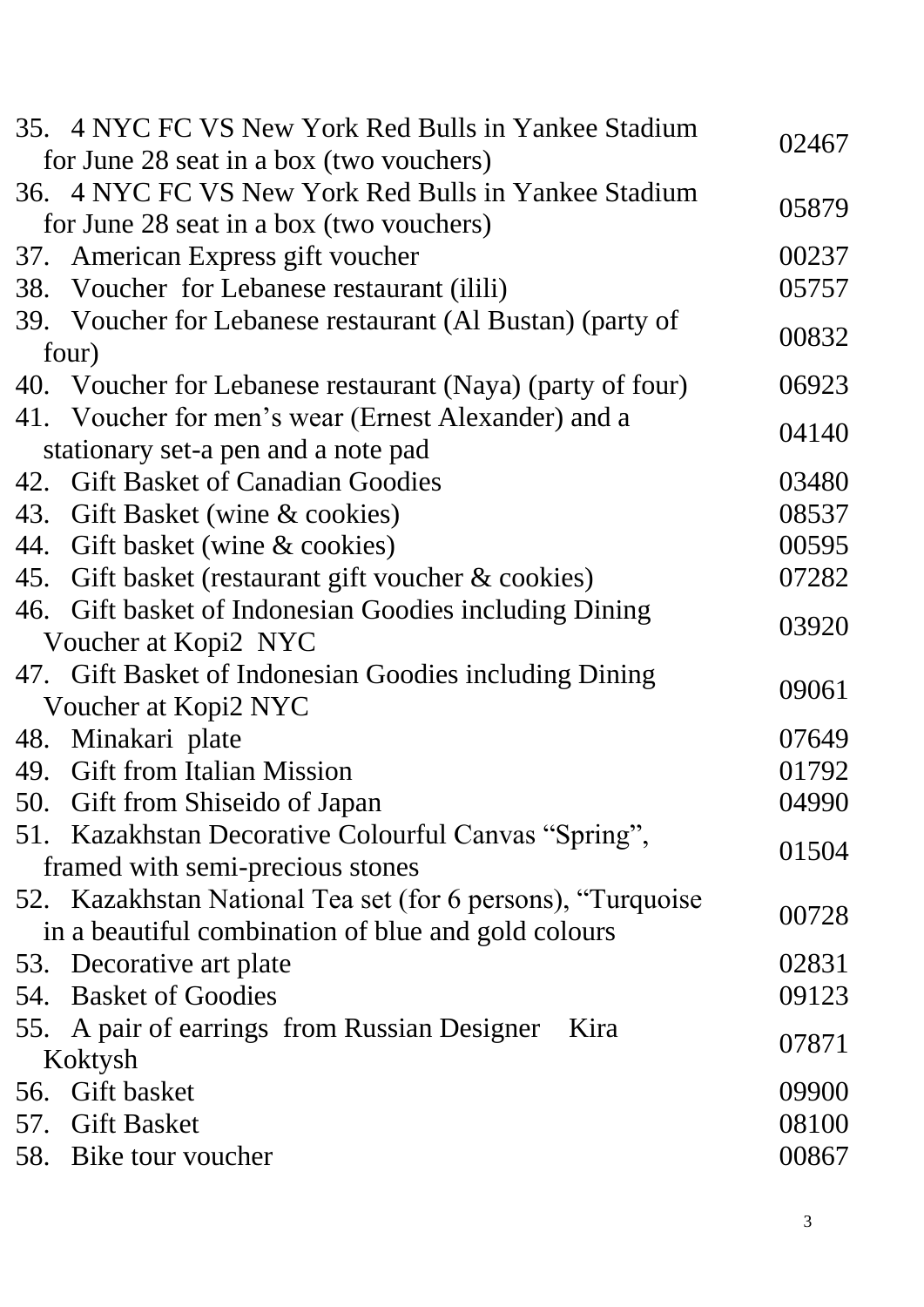| 59. | Bike voucher                                              | 01139 |
|-----|-----------------------------------------------------------|-------|
| 60. | Sets of Porcelain Turkish Coffee sets                     | 07979 |
| 61. | Sets of Porcelain Turkish Coffee sets                     | 05502 |
| 62. | Painting "Woman Nymph by Ana Soto"                        | 05166 |
| 63. | Painting unknown artist                                   | 05229 |
| 64. | Handmade Tablecloth for 8 people                          | 06770 |
| 65. | A table setting for 4-48 pc set including 20 pc cutleries | 06125 |
| 66. | Designer handbag by Franco Sarto                          | 09110 |
| 67. | Hand crafted products/Arts and restaurant voucher         | 04123 |
| 68. | Tea pot cups and saucer from designer Minh Long           | 02884 |
| 69. | Painting & DVD                                            | 07891 |
| 70. | Mother of pearl box                                       | 07955 |
| 71. | Chinese painting "Happiness"                              | 00095 |
|     | 72. Chinese painting "Horses"                             | 09025 |
| 73. | Jewellery set in silver                                   | 06565 |
| 74. | Jewellery set in silver                                   | 08183 |
|     | 75. Two cases of wine                                     | 02193 |
|     | 76. A box of art books                                    | 08212 |
|     | 77. Art book and cookies                                  | 02135 |
| 78. | Art book and cookies                                      | 06001 |
| 79. | Art book and cookies                                      | 02992 |
|     | 80. Azin Valy Scarf                                       | 05652 |
|     | 81. A Reem Acra dress                                     | 07064 |
|     | 82. A box of Nine Stones wine                             | 00414 |
|     | 83. Chanel perfume and Bath & Body works gift cards       | 00002 |
|     | 84. Chanel perfume and Bath & Body works gift cards       | 04158 |
| 85. | A set of decorative China                                 | 06633 |
|     | 86. Gift Basket                                           | 00488 |
|     | 87. Gift Basket                                           | 01608 |
|     | 88. Clutch and bamboo amplifier                           | 01200 |
| 89. | Silk scarf and ritual cosmetics for body                  | 03573 |
| 90. | Painting                                                  | 00137 |
|     | 91. Cashmere scarf                                        | 01996 |